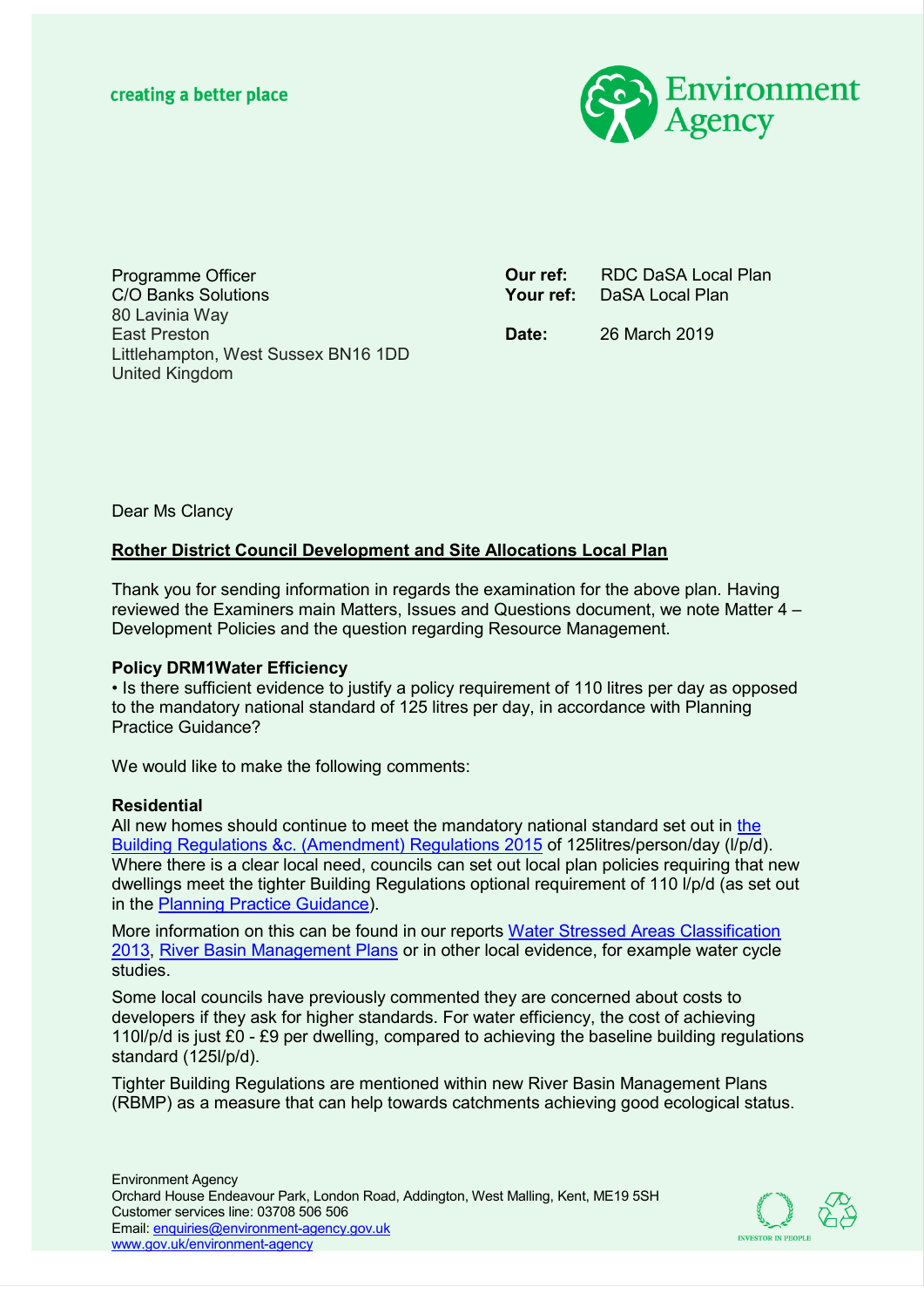### **Commercial/Industrial developments**

We recommend that all new non-residential development of 1000sqm gross floor area or more should meet the BREEAM 'excellent' standards for water consumption. BRE Environmental Assessment Method (BREEAM) has an 'exemplary performance' standard with 'maximum water credits'. Achieving this standard can be met by the use of low flush toilets, aerated taps, efficient appliances and rainwater recycling.

Water efficiency standards are mentioned within new River Basin Management Plans (RBMP) as a measure that can help towards catchments achieving good ecological status.

### **Southern Water Services PPC**

It is important to note that Rother District is not self-sufficient in regards to potable water supplies and South East Water and Southern Water Services have to import water into the Eastern Area with strategic transfers needed from neighbouring catchments to support their water demand.

It is also worth highlighting that as part of Southern Water demand management options they have a universal compulsory metering programme in place.

Recent research by the University of Southampton suggests customers with a meter use on average 16.5 % less water than those not metered. In 2013/14 45% of homes in England had a meter, and it is expected this will gradually increase to 82% by 2040.

### **Abstraction**

From a local abstraction resource perspective the areas that supply Rother District have been assessed and classified by the Environment Agency's local Abstraction Licensing Strategy (ALS) as either 'Water Not Available' or 'Restricted Water Available', for further details please see the published Rother ALS document:

https://www.gov.uk/government/publications/rother-catchment-abstraction-licensing-strategy

#### **Southern Water's Water Resources Management Plan**

We have recently commented on Southern Water's revised draft Water Resources Management Plan (WRMP19) strategy for the Eastern Area which covers Sussex Hastings water resource zone.

These plans are produced every five years and set out what supplies are available over 25 years, and compare this to anticipated demands. If there is a gap the WRMP will outline the best options to increasing supplies and reducing demands to close the gap.

In the revised draft the company commit to a strategic scheme known as 'Target 100'. This is water efficiency activity that aims to reduce per capita consumption to 100 litres per day by 2040, commencing at the start of AMP7. Please note the revised draft version hasn't been published on their website yet, only the draft version has here; https://www.southernwater.co.uk/media/1360/30-45.pdf (at the bottom of page 2).

The application of target 100 in the company's revised draft WRMP is described in the plan as 'The company have committed, as part of the draft WRMP, to delivering its 'target 100' water efficiency policy, which aims to achieve a per capita consumption (pcc) of 100l/h/d by 2040 (for clarity, this relates to average household pcc under normal year annual average conditions). This is well-aligned with Defra's 25 Year Environment Plan (Defra, 2018) which states that "We will work with the industry to set an ambitious personal consumption target and agree cost effective measures to meet it".